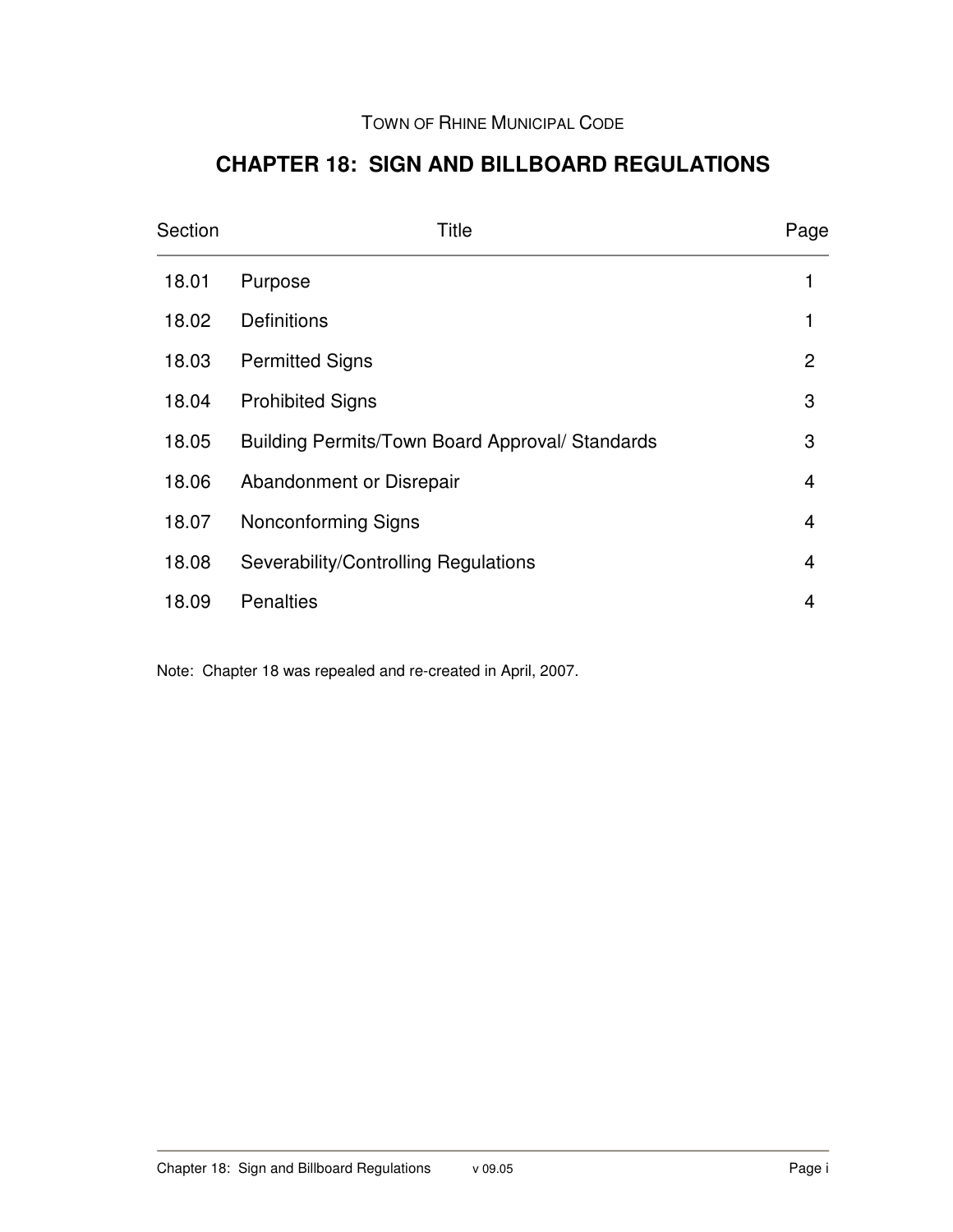This page intentionally left blank.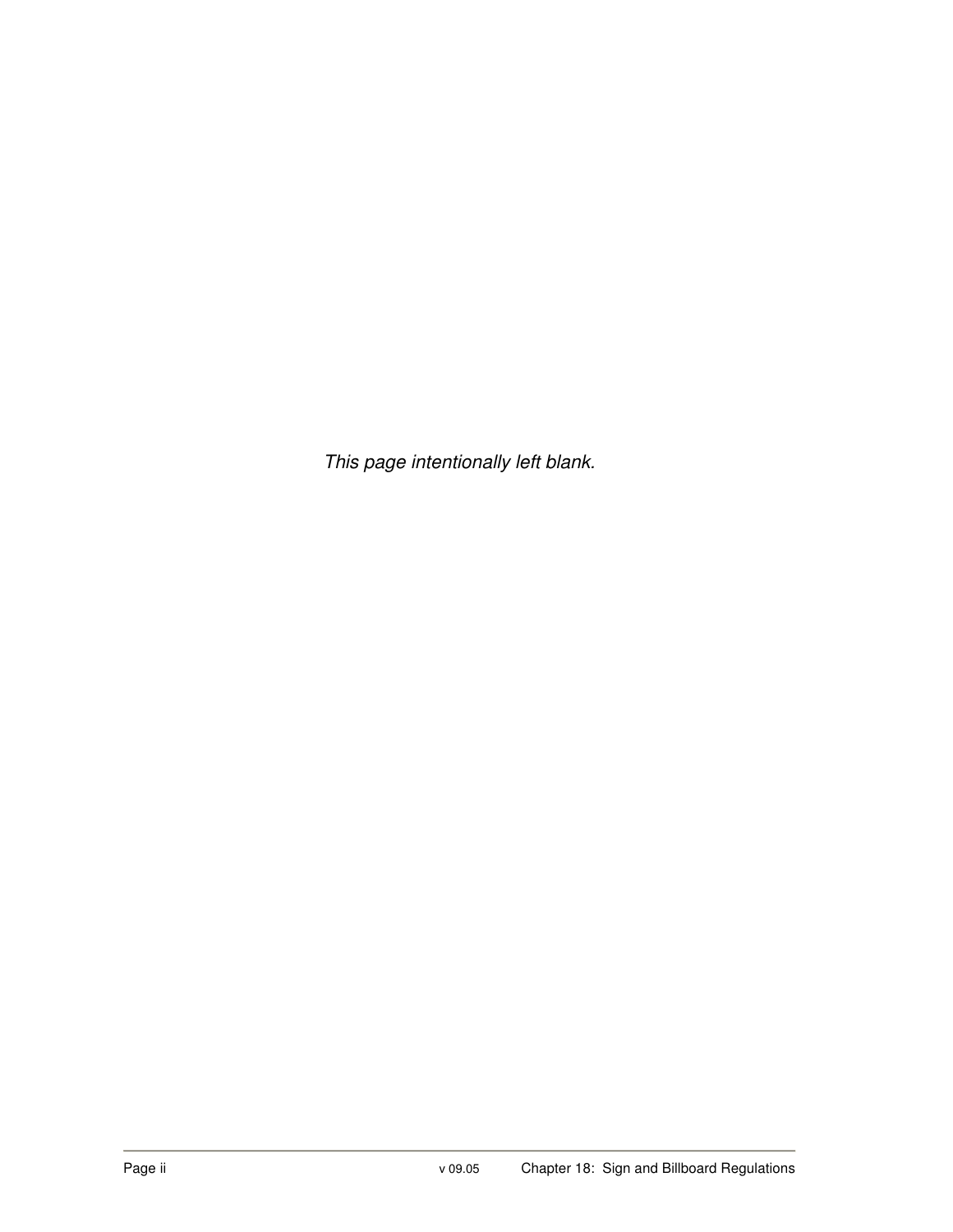#### **18.01 PURPOSE**

The purpose of this Chapter is to establish standards for signage to safeguard life and property and to promote public welfare and community aesthetics by regulating the appearance, construction, location, and maintenance of all signs and billboards. This Chapter provides for a method of enforcement and establishes penalties for its violation.

#### **18.02 DEFINITIONS**

(1) SIGN. Any advertising sign, display, device, notice, figure, painting, drawing, message, placard, poster, billboard, portable or permanent, illuminated directly or indirectly, attached to a building or free-standing, or other thing which is designed, intended, or used to advertise or inform in any part and which is visible from a traveled roadway, waterway, or the air.

(2) ON PROPERTY SIGN. A sign advertising activities, goods, or services available on the property on which it is located. This includes a sign which consists solely of the name of an establishment or which identifies an establishment=s principal product or service offered.

(3) OFF PROPERTY SIGN. Any advertising sign, including a billboard, which directs attention to a business, commodity, service, or entertainment conducted, sold, or offered elsewhere than upon the property where the sign is located.

(4) BLANKETING. The unreasonable obstruction of view of other signs or features or the placement of a series of signs which could cause a safety hazard.

(5) TEMPORARY SIGN. Any sign intended to be displayed for no more than 30 days including special event signs, banners, and decorative-type displays or anything similar for events as described in Section 18.03 (8).

(6) NONCONFORMING SIGN. Any sign which does not conform to the regulations of this Chapter.

(7) ILLUMINATED SIGN. Any sign lighted either by lights affixed to the sign or directed at the sign.

(8) ELECTRONIC OR DIGITAL SIGN. Any sign that produces a message or lighting that is an integral part of the sign.

[remainder of page intentionally left blank]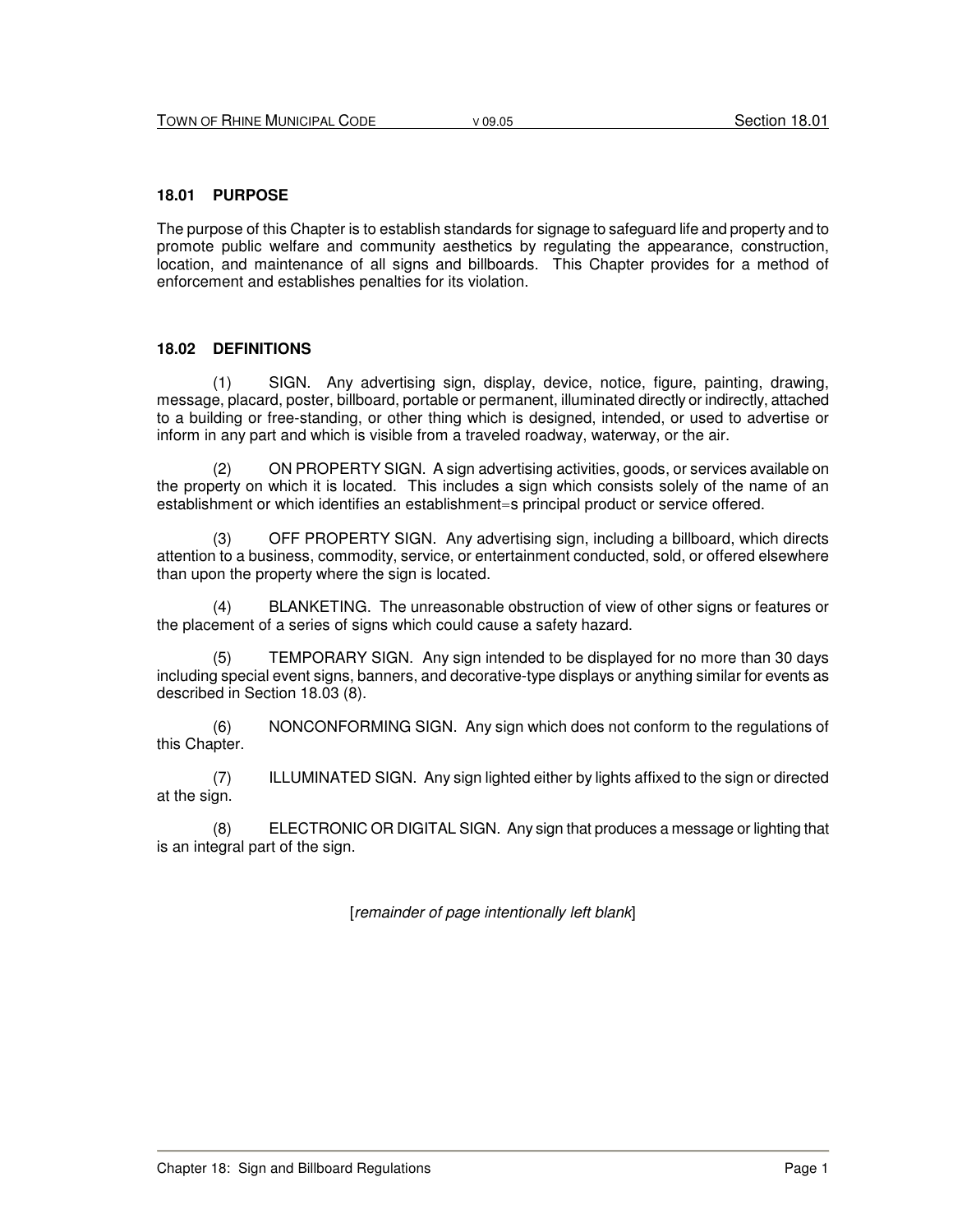#### **18.03 PERMITTED SIGNS**

All signs identified in this subsection are allowed. A building permit is not required.

(1) Unlighted political signs that are placed on private property with the owner=s consent provided the sign does not exceed 32 square feet and the sign is erected no more than 30 days before an election, except that a sign erected prior to a primary may stay in place until the general election. No such sign greater than 4 square feet may be placed in or facing a residential zoning district (R-1 and R-2). All such signs shall be removed no later than 7 days after the election.

(2) Governmental traffic signs, utility signs, or railroad signs.

(3) Residential identification signs placed by direction of the Town including fire call numbers and street or road identification signs.

(4) Unlighted "No Trespassing" signs not exceeding 3 square feet.

(5) Unlighted garage, yard, estate, or auction signs not exceeding 3 square feet. These signs can only be placed on property with the permission of the owner or occupant and shall not be placed more than 3 days prior to the sale and shall be removed no more than 1 day after the sale.

Unlighted real estate signs. No such sign shall exceed 32 square feet and only one sign is allowed per tax parcel. No such sign greater than 4 square feet, nor more than one sign per residential property shall be placed in a residential zoning district (R-1 and R-2). All such signs shall be removed upon closing date or length of listing.

(7) Flags of the United States of America or the State of Wisconsin.

(8) Unlighted temporary signs for special events including sales or seasonal events, non-profit or charity events provided that no such sign shall be more than 32 square feet and is placed with the permission of the owner or occupant of the property. No such sign shall be placed more than 30 days prior to an event and shall be removed no more than 1 day after the event.

(9) Agricultural related signs provided that all such signs are erected with owner or occupant permission and do not exceed 32 square feet. This includes farm identification, crop identification and dairy factory signs.

(10) Unlighted signs no more than 4 square feet identifying families of residence. Unlighted signs no more than 10 square feet identifying home occupations (limited to 4 square feet in the R-1 and R-2 zoning districts).

(11) Unlighted signs no more than 4 square feet indicating a personal item for sale provided the item and/or sign are not visible for more than 30 consecutive days.

(12) Directional and point of sale signs located on or in buildings.

(13) Construction site signs provided they are no more than 4 square feet and are displayed only during the duration of the construction project.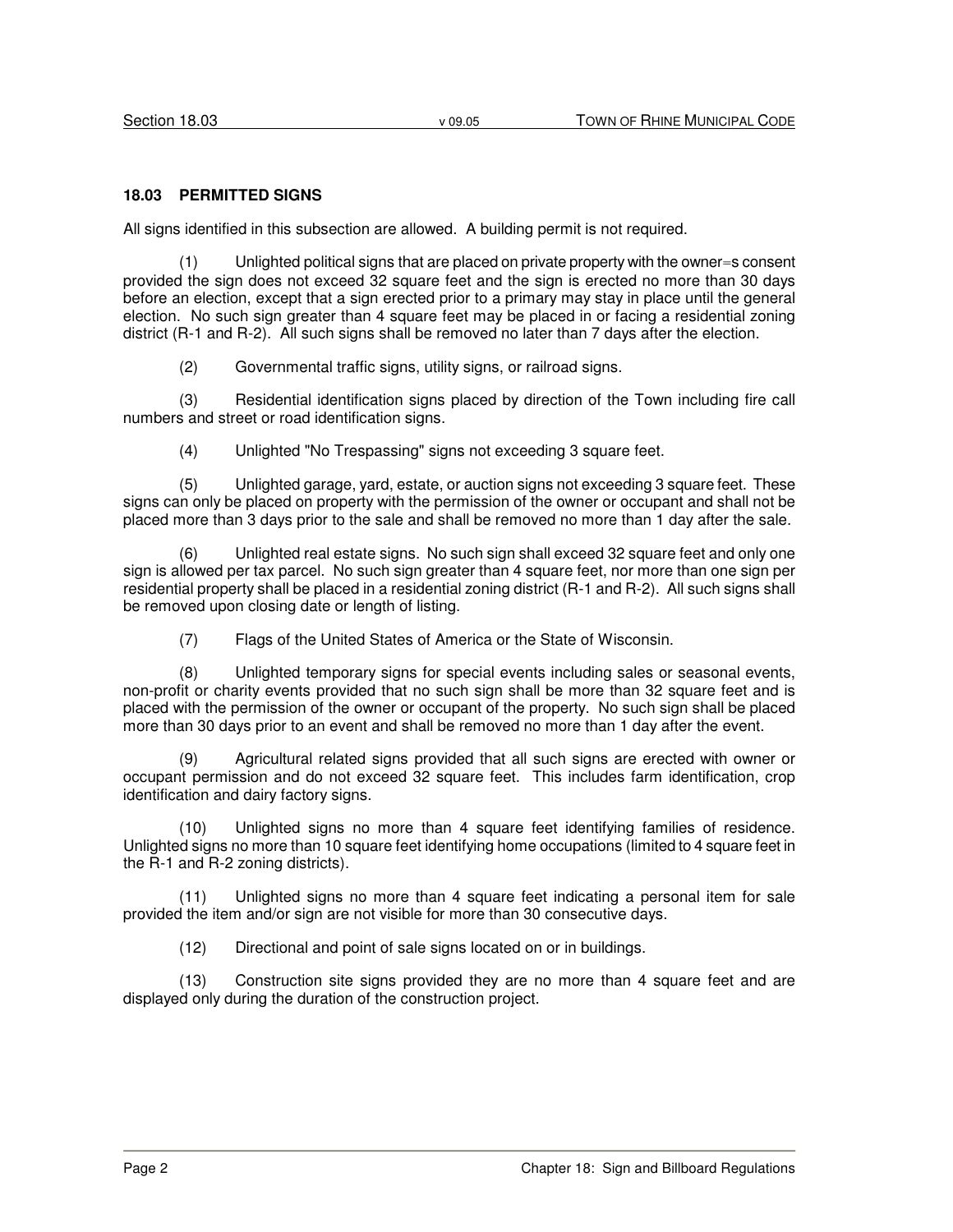#### **18.04 PROHIBITED SIGNS**

The following signs are prohibited in the Town:

(1) Signs found to be unsafe, in disrepair, or abandoned.

(2) Signs attached to trees, other vegetation, or natural objects except "No Trespassing" signs.

 (3) Signs placed on unlicensed temporarily parked vehicles, trailers, or other such objects.

(4) Signs that move, swing, protrude from buildings, or are animated.

(5) Signs placed on public land or located on roads or in the right-of-way except as permitted by the Town.

(6) Off Property Signs except as provided in Section 18.05.

(7) Signs that advertise adult activities or products of a sexually explicit nature or are considered a nuisance to individuals or the community.

(8) Signs that are illuminated in a fashion which is a distraction to traffic or a nuisance to neighbors.

(9) Signs that are backlit, digital, or moving.

#### **18.05 BUILDING PERMITS/TOWN BOARD APPROVAL/STANDARDS**

(1) All On Property Signs in excess of 10 square feet shall require a building permit. No such sign shall exceed 32 square feet. There shall be no more than one sign per building side parallel to roads. Any allowed illumination shall be by front lighting only and shall be the minimum necessary to allow the sign to be visible.

(2) All Off Property Signs hereafter erected shall be located on land zoned B-1 or B-2 and shall be considered for approval by the Town Board after a Public Hearing following a Class II notice. Each such sign shall require a separate hearing and each such request shall require a 150 dollar fee. In no case shall a sign be permitted under this Section which exceeds 64 square feet and 15 feet in height. All such signs shall also require a building permit and shall meet the requirements of applicable building codes.

(3) All permanent signs require a setback of 4 feet beyond the right-of-way and no less than 300 feet between signs on all roads within the Town. There shall be only one sign per property, V-type signs shall not exceed 60 degrees of angle or it will be considered two signs, and double sided signs with the same message on each side shall be acceptable without combining the square footage of each side.